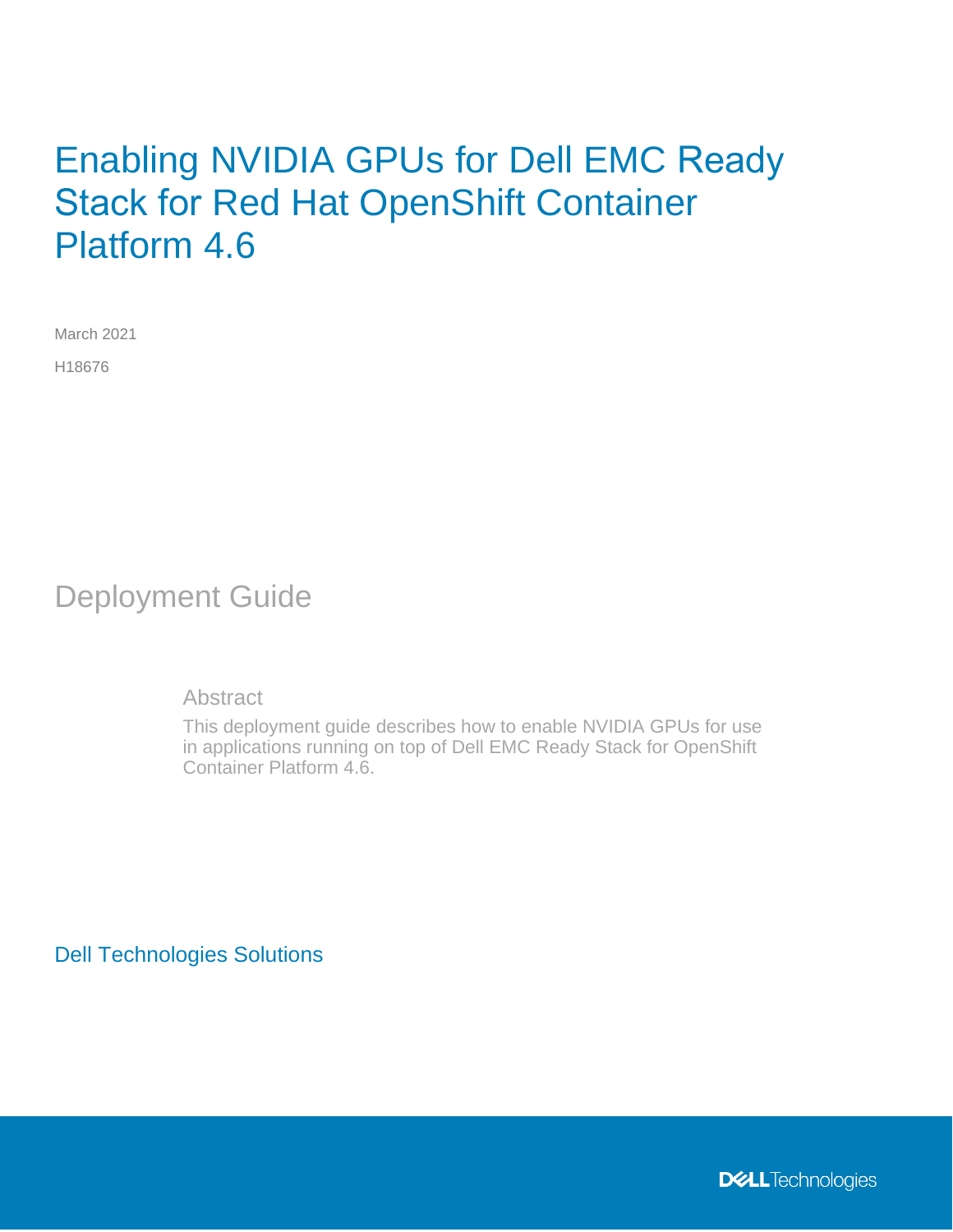#### Copyright

The information in this publication is provided as is. Dell Inc. makes no representations or warranties of any kind with respect to the information in this publication, and specifically disclaims implied warranties of merchantability or fitness for a particular purpose.

Use, copying, and distribution of any software described in this publication requires an applicable software license.

Copyright © 2021 Dell Inc. or its subsidiaries. All Rights Reserved. Dell Technologies, Dell, EMC, Dell EMC and other trademarks are trademarks of Dell Inc. or its subsidiaries. Intel, the Intel logo, the Intel Inside logo and Xeon are trademarks of Intel Corporation in the U.S. and/or other countries. Other trademarks may be trademarks of their respective owners. Published in the USA 03/21 Deployment Guide H18676.

Dell Inc. believes the information in this document is accurate as of its publication date. The information is subject to change without notice.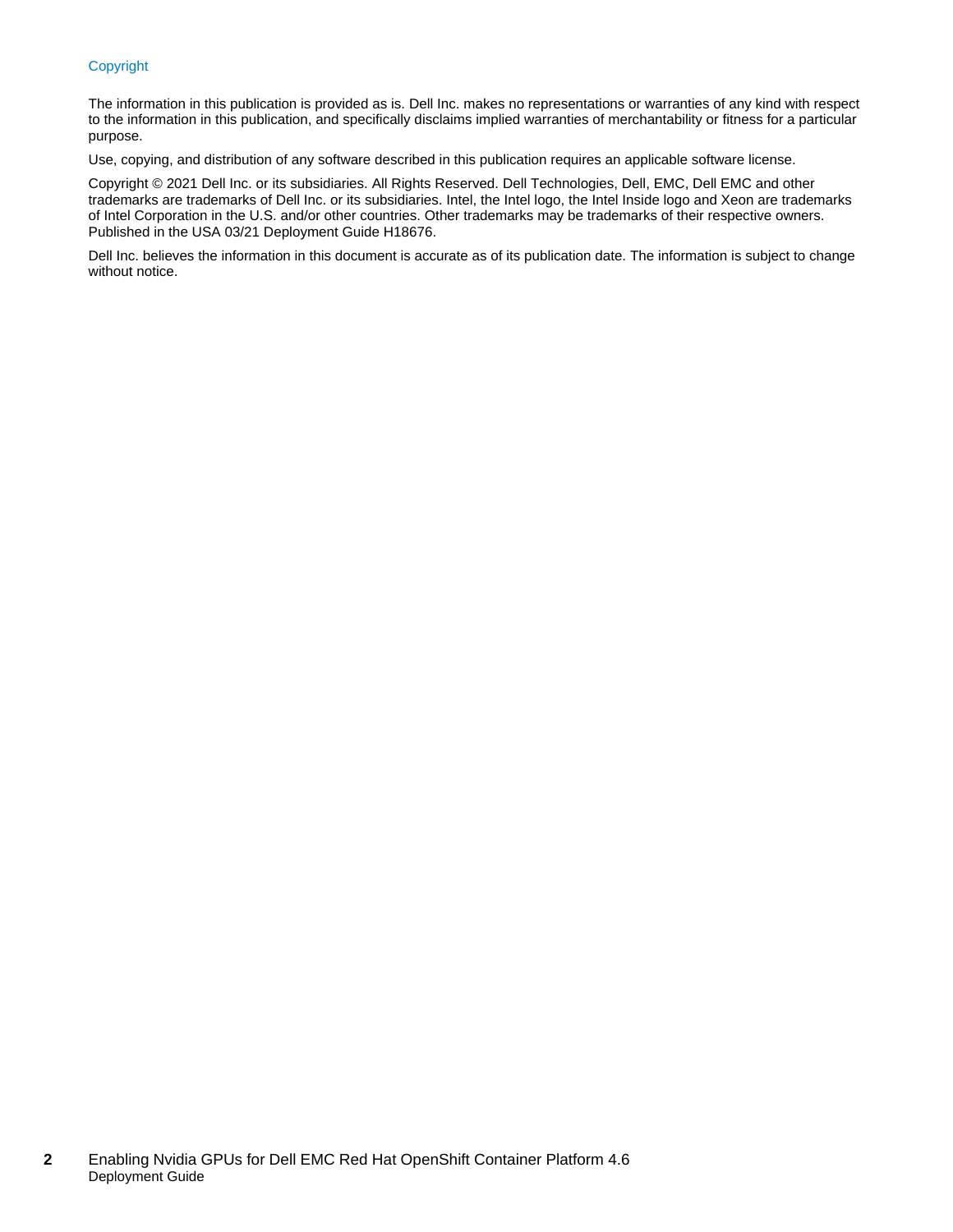# **Contents**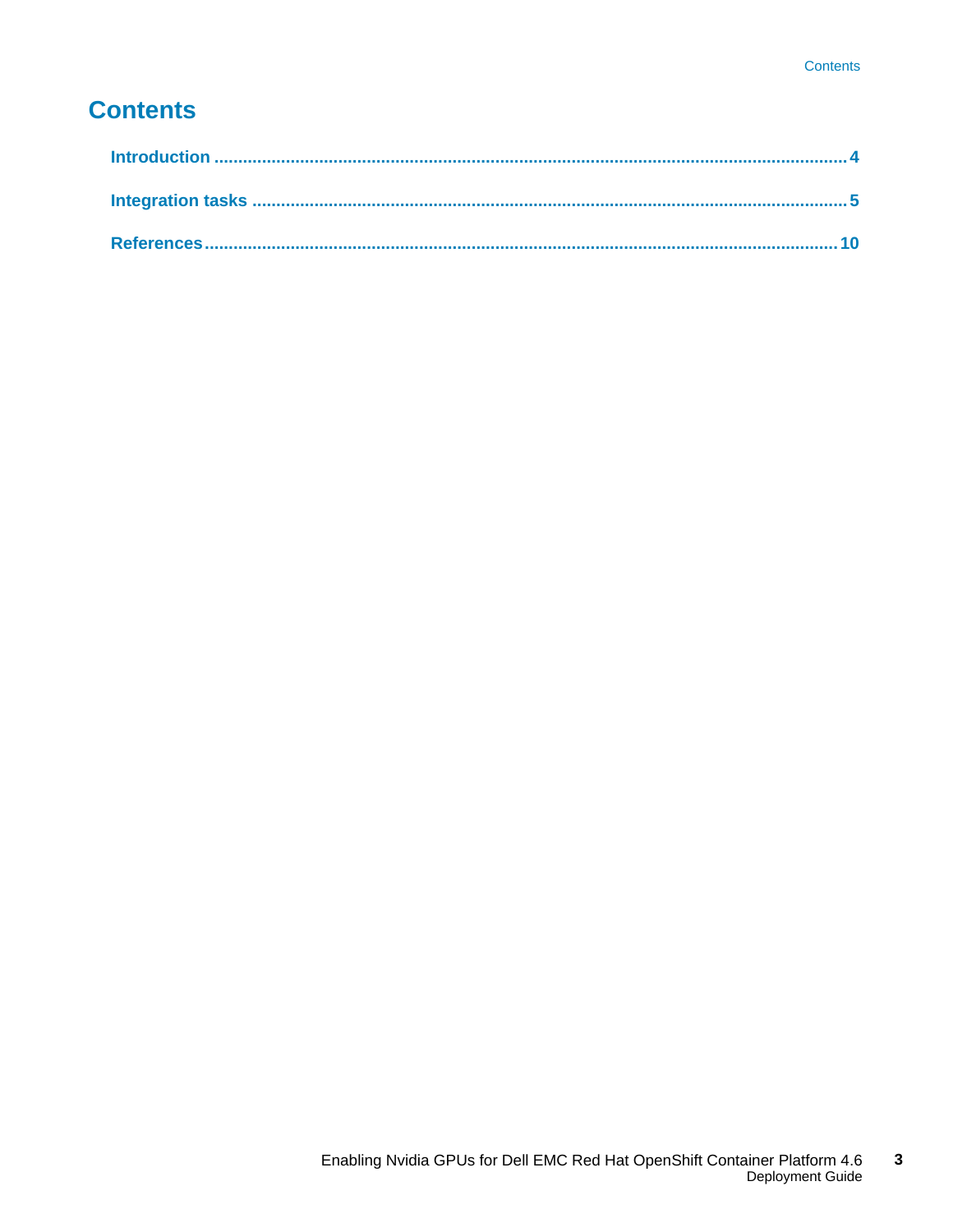## <span id="page-3-0"></span>**Introduction**

This guide describes the integration steps that are required to enable graphics processing units (GPUs) for applications in a Red Hat OpenShift Container Platform 4.6 solution based on [Dell EMC Ready Stack designs.](https://infohub.delltechnologies.com/t/design-guide-dell-emc-ready-stack-for-red-hat-openshift-container-platform-4-6/)

OpenShift Container Platform is an on-premises Kubernetes implementation that enables customers to build and manage containerized applications. OpenShift is a Red Hat distribution of the upstream OKD open source project. For more information, see [OpenShift Container Platform Documentation.](https://docs.openshift.com/container-platform/4.6/welcome/index.html)

This guide describes how to: **Document scope** 

- Enable entitled driver container builds on OpenShift
- Enable node feature discovery (NFD)
- Install and enable the NVIDIA GPU operator
- Provide GPU resources to pods

Contact the Dell EMC Solutions team by [email](mailto:EMC.Solution.Feedback@emc.com?subject=Feedback:%20Enabling%20NVIDIA%20GPUs%20for%20Dell%20EMC%20Red%20Hat%20OpenShift%20Container%20Platform%204.6%20(H18676)) with your comments. Alternatively, contact the Dell EMC OpenShift team at [openshift@dell.com.](mailto:openshift@dell.com) **We value your feedback**

**Author:** Piyush Tandon

**Note:** For additional information about this solution, see the Dell Technologies Solutions Info Hub [for Containers.](https://infohub.delltechnologies.com/t/red-hat-openshift-container-platform/)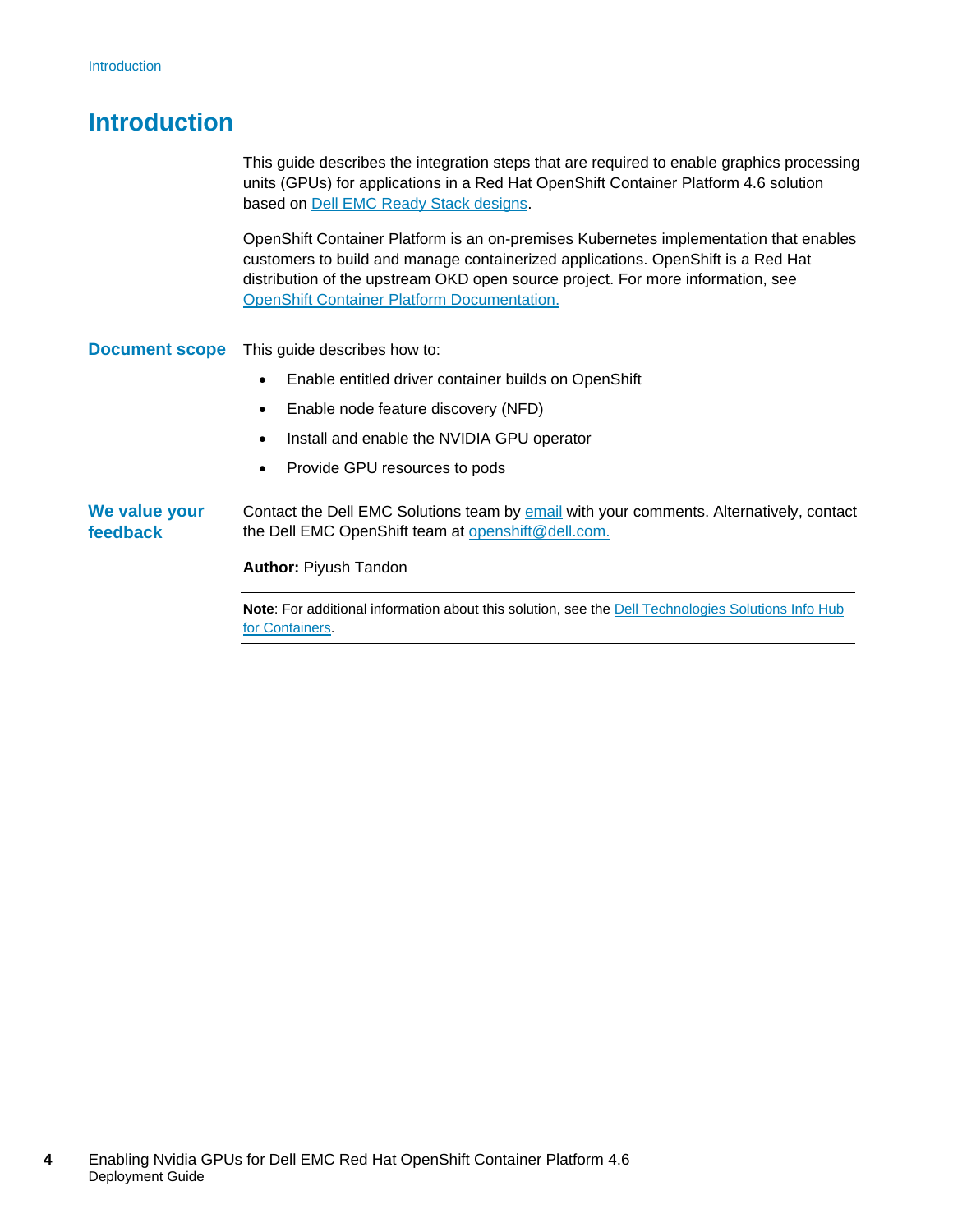### <span id="page-4-0"></span>**Integration tasks**

This section describes the tasks that you must perform to integrate NVIDIA GPUs on OpenShift Container Platform 4.6 built on top of a Dell EMC Ready Stack architecture.

Before following the steps in this guide, ensure that your environment has: **Prerequisites**

- A working OpenShift 4.6 cluster on bare metal. If you do not have an OpenShift cluster that is operational, see the *[Dell EMC Ready Stack for Red Hat OpenShift](https://infohub.delltechnologies.com/t/deployment-guide-dell-emc-ready-stack-for-red-hat-openshift-container-platform-4-6/) [Container Platform 4.6 Deployment Guide](https://infohub.delltechnologies.com/t/deployment-guide-dell-emc-ready-stack-for-red-hat-openshift-container-platform-4-6/)*.
- Compute nodes that are running Red Hat CoreOS (RHCOS)
- At least one compute node with supported NVIDIA GPUs

**Note:** Unless otherwise specified, run the commands in this guide on the CSAH node that is managing the OpenShift cluster or on the management node for the OpenShift cluster.

The examples in this guide use gpu-operator-resources for the namespace.

The NVIDIA GPU Operator deploys several pods that are used to manage and enable GPUs for use in OpenShift Container Platform. Some of these pods require packages that are not available by default in the Universal Base Image (UBI) that OpenShift Container Platform uses. To make packages available to the NVIDIA GPU driver container, you must enable cluster-wide entitled container builds in OpenShift. **Enabling entitled builds**

At a high level, enabling entitled builds involves three steps:

- 1. Download Red Hat OpenShift Container Platform subscription certificates from the [Red Hat Customer Portal](https://access.redhat.com/) (access requires login credentials).
- 2. Create a MachineConfig that enables the subscription manager and provides a valid subscription certificate. Wait for the nodes to reboot and then finish applying the MachineConfig.
- 3. Validate that entitled builds are enabled.

The following sections elaborate on these steps. For more information about entitled builds in OpenShift, see this Red Hat [blog](https://www.openshift.com/blog/how-to-use-entitled-image-builds-to-build-drivercontainers-with-ubi-on-openshift) post.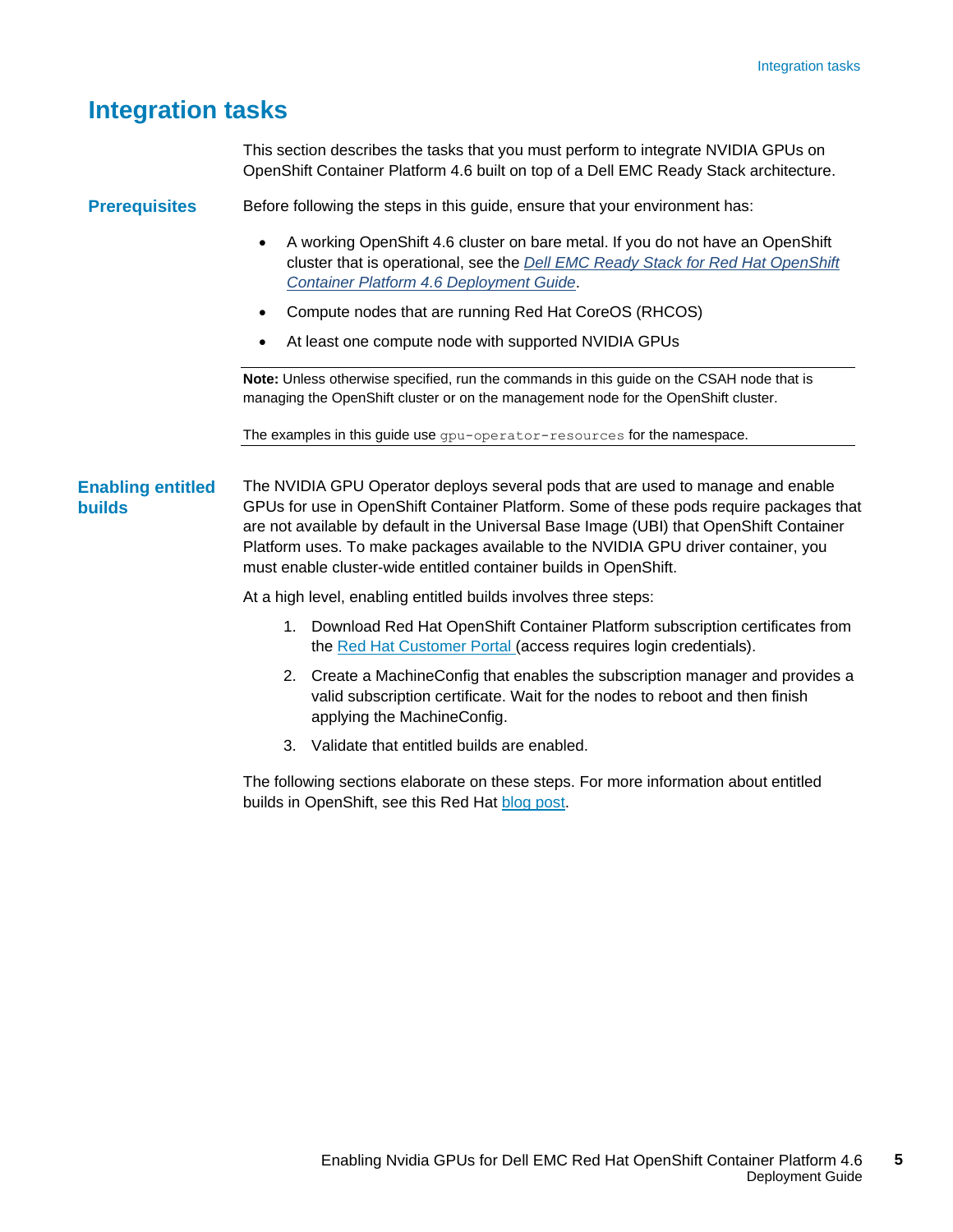#### **Download the subscription certificates**

Obtain your subscription certificates under the **Subscriptions** tab in [Red Hat Customer](https://access.redhat.com/)  [Portal,](https://access.redhat.com/) as shown in the following figure:

```
r2hPhysical System, Last checked in February 02, 2021 10:27
               Subscriptions Errata
                                             Enabled Modules
                                                                        Installed Packages
 Details
                                                                                                 System Facts
Subscriptions attached to this system
                                                                                 Download Certificates Attach Subscriptions Run Attach
2 subscriptions attached
Red Hat OpenShift, Standard Support (10 Cores, NFR, Partner Only)
Service Level
                      Standard
                                                                                                                         REMOVE
SKU
Contract Number
                     February 11, 2020
Start Date
                     February 11, 2021
End Date
Entitlements Consumed 1
```
**Figure 1. Downloading OpenShift subscription certificates**

#### **Extract the certificates file to the CSAH node**

#### Run:

```
$ unzip cert_20210202.zip
$ 1scert 20210202.zip consumer export.zip openshift signature
$ unzip consumer_export.zip
Archive: consumer export.zip
Candlepin export for beedde9c-a893-4a58-8313-4862e78806e5
   inflating: export/meta.json
   inflating: 
export/entitlement_certificates/6834535004259762316.pem
```
#### **Create the entitlement MachineConfig**

1. Obtain the MachineConfig template by running the command:

```
$ wget https://raw.githubusercontent.com/openshift-psap/blog-
artifacts/master/how-to-use-entitled-builds-with-ubi/0003-
cluster-wide-machineconfigs.yaml.template
```
2. Generate the MachineConfig file by appending the entitlement certificate:

```
$ sed "s/BASE64_ENCODED_PEM_FILE/$(base64 -w 0
</path/to/certificate_file.pem>)/g" 0003-cluster-wide-
machineconfigs.yaml.template > 0003-cluster-wide-
machineconfigs.yaml
```
3. Create the MachineConfig file, wait for the nodes to reboot, and then apply the configuration changes:

\$ oc create -f 0003-cluster-wide-machineconfigs.yaml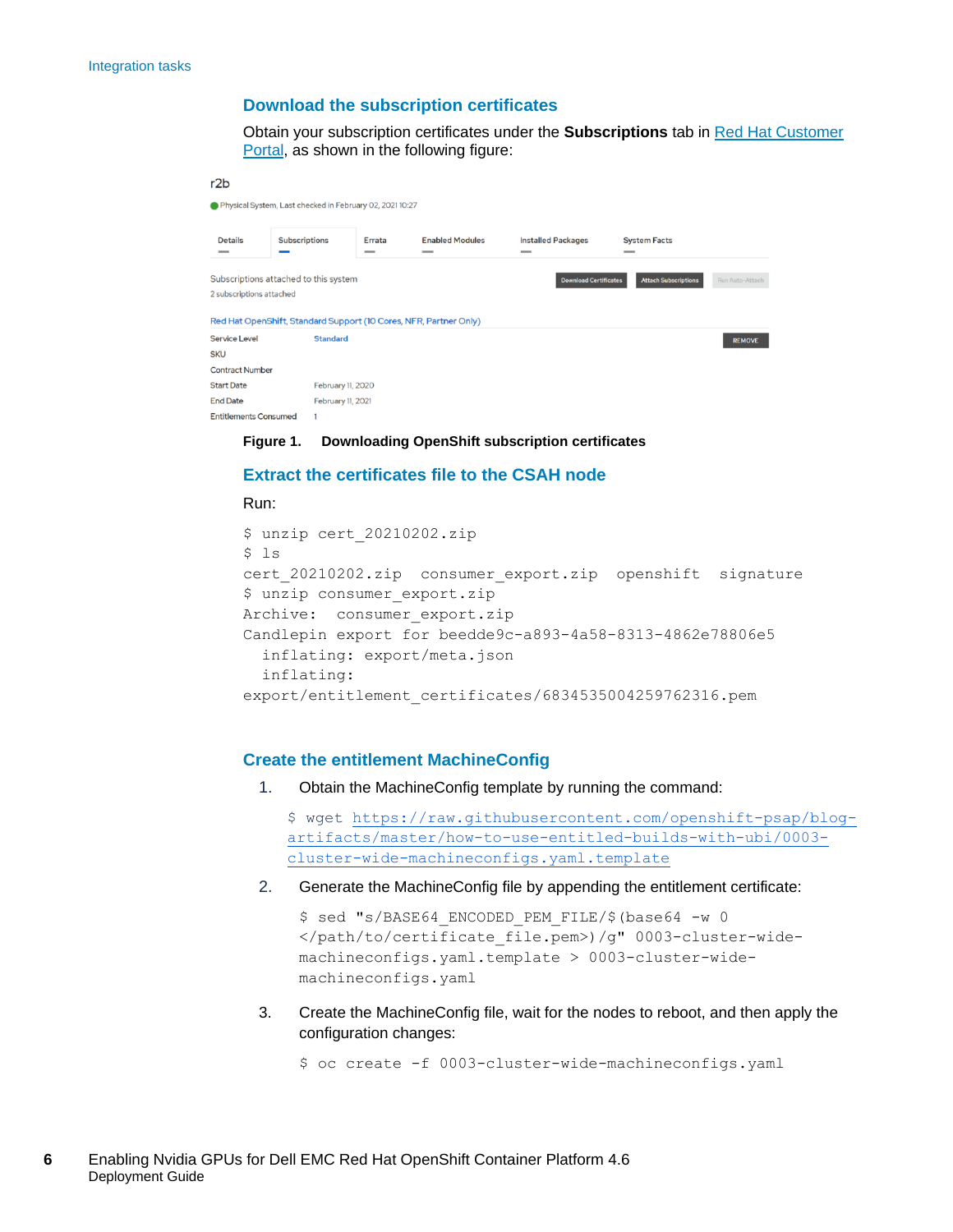#### **Validate the entitled builds**

1. Download the validation pod yaml file and create the pod:

```
wget https://raw.githubusercontent.com/openshift-psap/blog-
artifacts/master/how-to-use-entitled-builds-with-ubi/0004-
cluster-wide-entitled-pod.yaml
oc create -f 0004-cluster-wide-entitled-pod.yaml
```
2. Examine the pod's logging output by running:

```
oc logs cluster-entitled-build-pod
```
3. Validate that the pod can locate the various kernel-devel packages, as shown in the following figure:

| Updating Subscription Management repositories.                                                                  |
|-----------------------------------------------------------------------------------------------------------------|
| Unable to read consumer identity                                                                                |
| Subscription Manager is operating in container mode.                                                            |
| Red Hat Enterprise Linux 8 for x86 64 - BaseOS 9.1 MB/s<br>27 MB<br>00:02                                       |
| Red Hat Enterprise Linux 8 for x86 64 - AppStre 7.3 MB/s<br>25 MB<br>00:03                                      |
| Red Hat Universal Base Image 8 (RPMs) - BaseOS 2.0 MB/s<br>772 kB<br>00:00                                      |
| Red Hat Universal Base Image 8 (RPMs) - AppStre 6.2 MB/s<br>4.9 MB<br>00:00                                     |
| Red Hat Universal Base Image 8 (RPMs) - CodeRea 132 kB/s<br>$13$ kB<br>00:00                                    |
| Last metadata expiration check: $0:00:01$ ago on Wed Feb $3\ 20:11:47\ 2021$ .                                  |
| ======================= Name Exactly Matched: kernel-devel ======================                               |
| kernel-devel-4.18.0-80.1.2.el8 0.x86 64 : Development package for building kernel modules to match the kernel   |
| kernel-devel-4.18.0-80.el8.x86 64 : Development package for building kernel modules to match the kernel         |
| kernel-devel-4.18.0-80.4.2.el8 0.x86 64 : Development package for building kernel modules to match the kernel   |
| kernel-devel-4.18.0-80.7.1.el8 0.x86 64 : Development package for building kernel modules to match the kernel   |
| kernel-devel-4.18.0-80.11.1.el8 0.x86 64 : Development package for building kernel modules to match the kernel  |
| kernel-devel-4.18.0-147.el8.x86 64 : Development package for building kernel modules to match the kernel        |
| kernel-devel-4.18.0-80.11.2.el8 0.x86 64 : Development package for building kernel modules to match the kernel  |
| kernel-devel-4.18.0-80.7.2.el8 0.x86 64 : Development package for building kernel modules to match the kernel   |
| kernel-devel-4.18.0-147.0.3.el8_1.x86_64 : Development package for building kernel modules to match the kernel  |
| kernel-devel-4.18.0-147.8.1.el8 1.x86 64 : Development package for building kernel modules to match the kernel  |
| kernel-devel-4.18.0-147.0.2.el8 1.x86 64 : Development package for building kernel modules to match the kernel  |
| kernel-devel-4.18.0-147.3.1.el8 1.x86 64 : Development package for building kernel modules to match the kernel  |
| kernel-devel-4.18.0-147.5.1.el8 1.x86 64 : Development package for building kernel modules to match the kernel  |
| kernel-devel-4.18.0-193.el8.x86 64 : Development package for building kernel modules to match the kernel        |
| kernel-devel-4.18.0-193.14.3.el8 2.x86 64 : Development package for building kernel modules to match the kernel |
| kernel-devel-4.18.0-193.13.2.el8 2.x86 64 : Development package for building kernel modules to match the kernel |
| kernel-devel-4.18.0-193.1.2.el8 2.x86 64 : Development package for building kernel modules to match the kernel  |
| kernel-devel-4.18.0-193.19.1.el8 2.x86 64 : Development package for building kernel modules to match the kernel |
| kernel-devel-4.18.0-193.6.3.el8 2.x86 64 : Development package for building kernel modules to match the kernel  |
| kernel-devel-4.18.0-240.el8.x86 64 : Development package for building kernel modules to match the kernel        |
| kernel-devel-4.18.0-193.28.1.el8 2.x86 64 : Development package for building kernel modules to match the kernel |
| kernel-devel-4.18.0-240.1.1.el8_3.x86_64 : Development package for building kernel modules to match the kernel  |
| kernel-devel-4.18.0-240.8.1.el8 3.x86 64 : Development package for building kernel modules to match the kernel  |

**Figure 2. Locating the kernel-dev packages**

**Installing the NFD Operator** To install the NFD Operator, you must log in to the OpenShift cluster through the web console (se[e Accessing the OpenShift web console](https://infohub.delltechnologies.com/l/deployment-guide-dell-emc-ready-stack-for-red-hat-openshift-container-platform-4-6/accessing-the-openshift-web-console-8) in the *Dell EMC Ready Stack for Red Hat OpenShift Container Platform 4.6 Deployment Guide*). Follow these steps:

1. Create a new project to manage the GPU resources:

\$ oc new-project gpu-operator-resources

2. [From the web console,](https://infohub.delltechnologies.com/l/deployment-guide-dell-emc-ready-stack-for-red-hat-openshift-container-platform-4-6/accessing-the-openshift-web-console-8) log into your OpenShift cluster, select **Operators** > **OperatorHub,** and then search for the **NFD Operator**.

The Install Operator page opens, as shown in the following figure: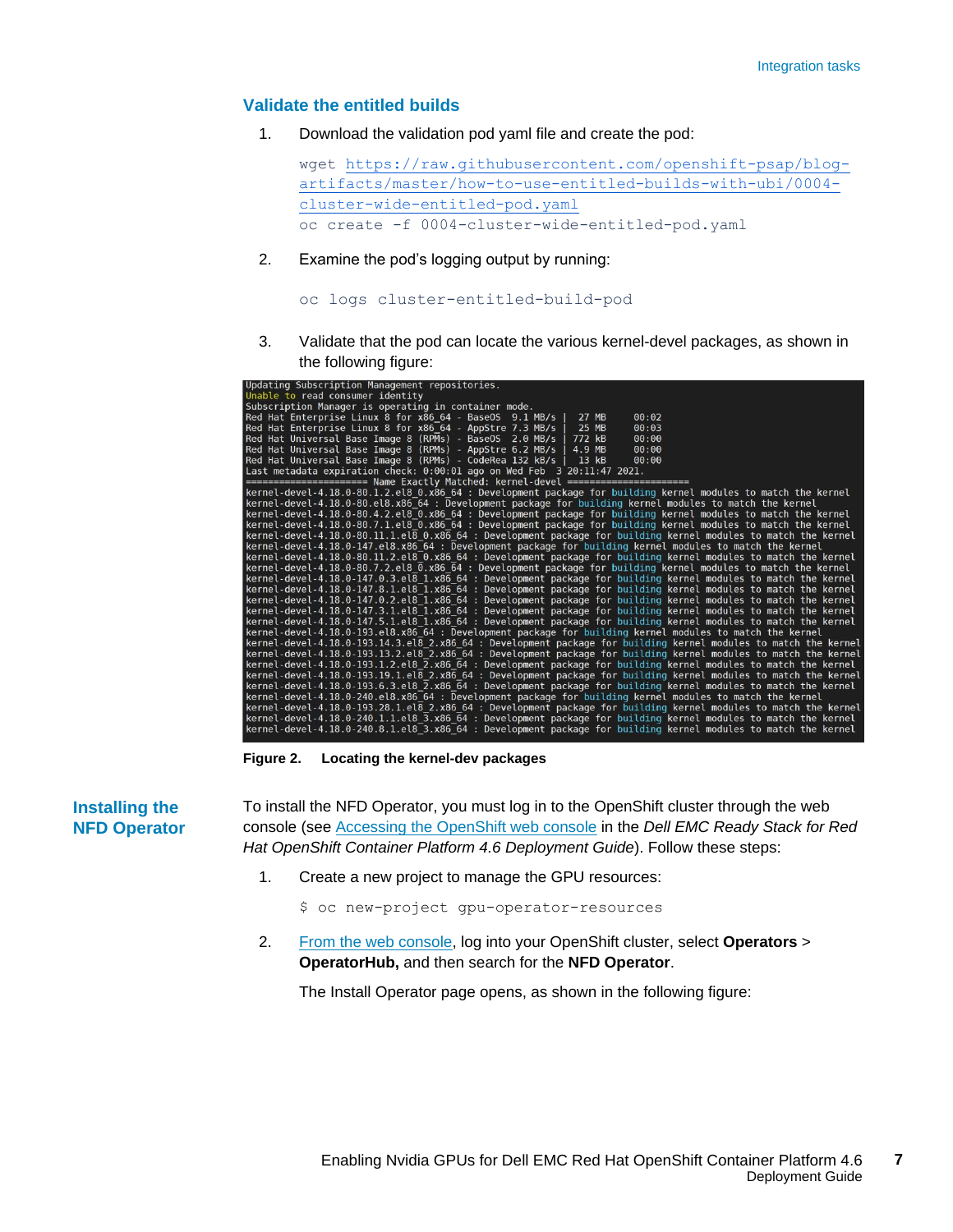|                                                                                                                                                                                                                                                                                | Install your Operator by subscribing to one of the update channels to keep the Operator up to date. The strategy determines either manual or automatic updates.                                                                                                                            |
|--------------------------------------------------------------------------------------------------------------------------------------------------------------------------------------------------------------------------------------------------------------------------------|--------------------------------------------------------------------------------------------------------------------------------------------------------------------------------------------------------------------------------------------------------------------------------------------|
| Update Channel*<br>● 4.6                                                                                                                                                                                                                                                       | Node Feature Discovery<br>provided by Red Hat<br><b>Red Hat</b><br>Provided APIs                                                                                                                                                                                                           |
| Installation Mode *<br>All namespaces on the cluster (default)<br>Operator will be available in all namespaces.<br>$\bigcirc$ A specific namespace on the cluster<br>Operator will be available in a single namespace only.<br>Installed Namespace *<br>PR openshift-operators | • Rectangular Snip<br>NFD Node Feature Discovery<br>The NFD operator creates and<br>maintains the Node Feature Discovery<br>(NFD) on Kubernetes. It detects<br>hardware features available on each<br>node in a Kubernetes cluster, and<br>advertises those features using node<br>labels. |
| Approval Strategy <sup>*</sup><br>Automatic<br>○ Manual<br>Install<br>Cancel                                                                                                                                                                                                   |                                                                                                                                                                                                                                                                                            |

#### **Figure 3. NFD Operator installation page**

Install Operator

- 3. Choose to install the operator in **All namespaces on the cluster (default)** and select **Automatic** under **Approval Strategy**.
- 4. In the navigation pane, select **Operators** > **Installed Operators**, switch to the gpu-operator-resources namespace, and click **NFD Operator**.
- 5. Click the **Node Feature Discovery** tile, and then click **Create NodeFeatureDiscovery**.
- 6. Click **Create** to start the pods that are needed to label the nodes.

After the NFD pods have started running, more compute node labels are added.

7. Validate that the GPU labels are present.

**Note:** Depending on the GPUs that you are using, the node label that the NFD generates might vary. The V100 GPUs in this example have the label pci-de.present=true.

**Installing the NVIDIA GPU Operator**

To install the NVIDIA GPU Operator:

- 1. Log in to the [OpenShift web console,](https://infohub.delltechnologies.com/l/deployment-guide-dell-emc-ready-stack-for-red-hat-openshift-container-platform-4-6/accessing-the-openshift-web-console-8) select **Operators** > **OperatorHub**, and then search for the **NVIDIA GPU Operator**.
- 2. Choose to install the Operator in **all namespaces in the cluster** and select the **automatic approval strategy**.
- 3. After the Operator is installed:
	- a. Select **Operators** > **Installed Operators**, switch to the gpu-operatorresources project, and select the NVIDIA GPU Operator.
	- b. Select the **ClusterPolicy** tab, click **Create ClusterPolicy**, and then click **Create** to start the NVIDIA GPU Operator pods.
	- c. Under the gpu-operator-resources namespace, select **Workloads** > **Pods** and confirm that all NVIDIA GPU Operator pods are running or have completed, as shown in the following figure: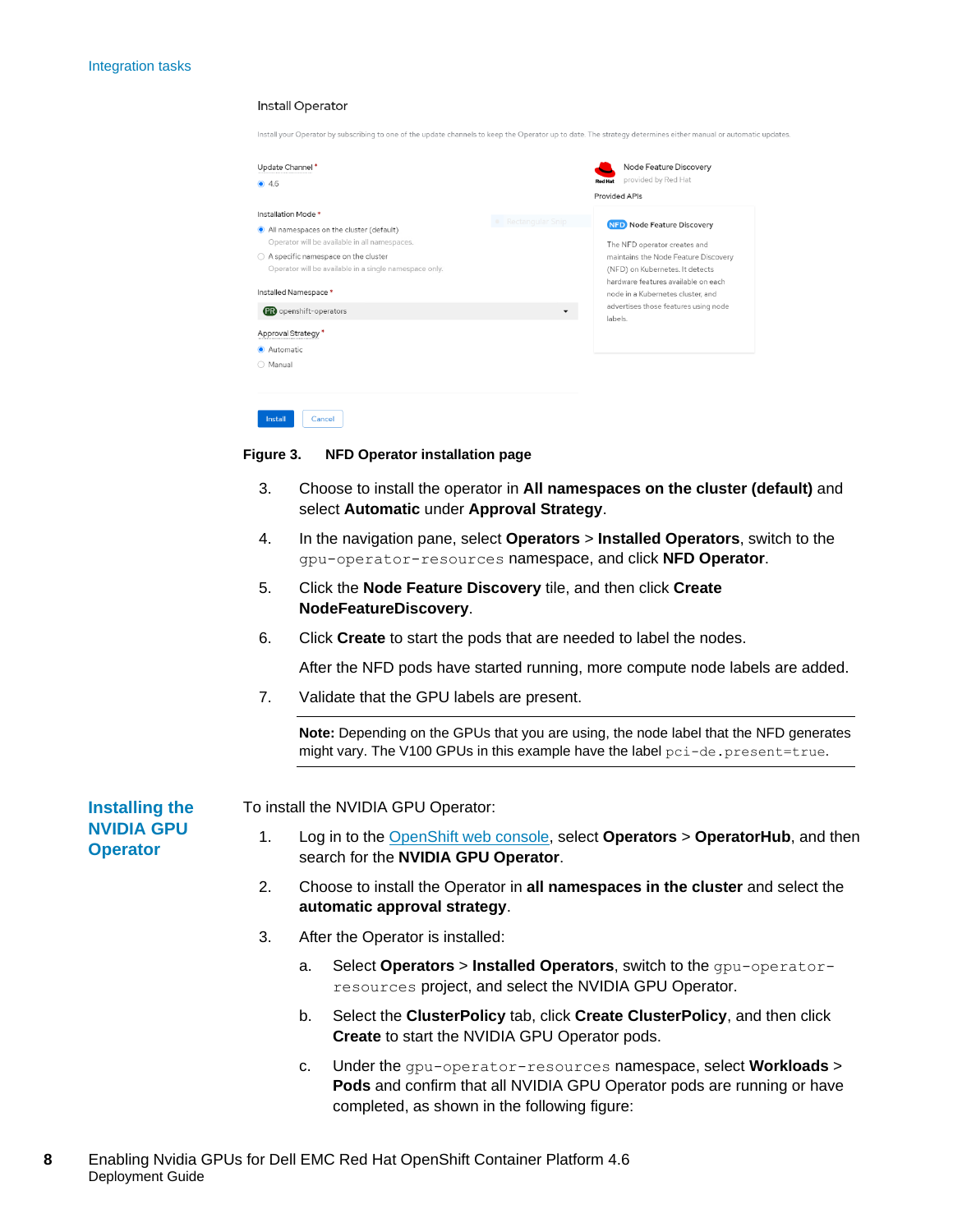#### Integration tasks

| gpu-feature-discovery-5hh97<br>$nonez$                    | 1/1 | Runnina   | $\theta$ | 8m9s            | 10.129.2.19   | r2b-compute-2.r2b.oss.labs | $none$        |
|-----------------------------------------------------------|-----|-----------|----------|-----------------|---------------|----------------------------|---------------|
| qpu-feature-discovery-6rb7x<br>$nonez$                    | 1/1 | Running   | $\theta$ | 8m9s            | 10.131.0.22   | r2b-compute-1.r2b.oss.labs | $none$        |
| qpu-feature-discovery-6w96p<br>$nonez$                    | 1/1 | Running   | $\theta$ | 8m9s            | 10.128.2.27   | r2b-compute-0.r2b.oss.labs | $none$        |
| nvidia-container-toolkit-daemonset-2stld<br>$nonez$       | 1/1 | Running   | $\theta$ | 10 <sub>m</sub> | 10.128.2.23   | r2b-compute-0.r2b.oss.labs | $none$        |
| nvidia container toolkit daemonset 9kkjh<br><none></none> | 1/1 | Running   | $\theta$ | 10 <sub>m</sub> | 10.131.0.18   | r2b-compute-1.r2b.oss.labs | <none></none> |
| nvidia-container-toolkit-daemonset-bbhbk<br>$nonez$       | 1/1 | Running   | $\theta$ | 10 <sub>m</sub> | 10.129.2.14   | r2b-compute-2.r2b.oss.labs | <none></none> |
| nvidia-dcgm-exporter-lfv4m<br>$nonez$                     | 1/1 | Runnina   | $\theta$ | 8m25s           | 10.131.0.21   | r2b-compute-1.r2b.oss.labs | $none$        |
| nvidia-dcgm-exporter-gff5s<br>$none$                      | 1/1 | Runnina   | $\theta$ | 8m25s           | 10.129.2.18   | r2b-compute-2.r2b.oss.labs | $nonez$       |
| nvidia-dcgm-exporter-wzvdj<br>$<$ none $>$                | 1/1 | Running   | $\bf{0}$ | 8m25s           | 10.128.2.26   | r2b-compute-0.r2b.oss.labs | <none></none> |
| nvidia-device-plugin-daemonset-8bdpl<br>$nonez$           | 1/1 | Running   | $\theta$ | 8m51s           | 10.129.2.16   | r2b-compute-2.r2b.oss.labs | $none$        |
| nvidia-device-plugin-daemonset-kkzxz<br>$nonez$           | 1/1 | Running   | $\theta$ | 8m51s           | 10.131.0.20   | r2b-compute-1.r2b.oss.labs | <none></none> |
| nvidia-device-plugin-daemonset-r4lbw<br>$<$ none $>$      | 1/1 | Running   | 0        | 8m51s           | 10.128.2.25   | r2b-compute-0.r2b.oss.labs | $none$        |
| nvidia-device-plugin-validation<br>$none$                 | 0/1 | Completed | $\theta$ | 8m36s           | 10.129.2.17   | r2b-compute-2.r2b.oss.labs | $none$        |
| nvidia-driver-daemonset-bp9d5<br>$none$                   | 1/1 | Running   | $\theta$ | 11 <sub>m</sub> | 100.82.46.144 | r2b-compute-0.r2b.oss.labs | <none></none> |
| nvidia-driver-daemonset-c7x6g<br>$nonez$                  | 1/1 | Runnina   | $\theta$ | 11 <sub>m</sub> | 100.82.46.145 | r2b-compute-1.r2b.oss.labs | $none$        |
| nvidia-driver-daemonset-q8v9f<br>$none$                   | 1/1 | Running   | $\theta$ | 11m             | 100.82.46.146 | r2b-compute-2.r2b.oss.labs | <none></none> |
| nvidia-driver-validation<br><none></none>                 | 0/1 | Completed | $\theta$ | 9m54s           | 10.128.2.24   | r2b-compute-0.r2b.oss.labs | <none></none> |

**Figure 4. NVIDIA GPU Operator pods status**

A new nvidia.com/gpu resource is displayed In the NodeSpec for nodes with GPUs.

4. To confirm that the new resource is present, run:

```
oc get node <gpu_node> -o yaml | grep -i nvidia.com/gpu
```
The following output is displayed:

```
nvidia.com/qpu.compute.major:
                               "7"
nvidia.com/gpu.compute.minor: "0"
nvidia.com/gpu.count: "2"
nvidia.com/gpu.family: volta
nvidia.com/gpu.machine: PowerEdge-R740xd
nvidia.com/gpu.macniner.com/Ex
nvidia.com/gpu.present: "true"
nvidia.com/qpu.product: Tesla-V100-PCIE-32
      f: nvidia.com/gpu.present: \{\}f: nvidia.com/gpu: \{\}f: nvidia.com/gpu: \{\}f: nvidia.com/qpu.compute.major: \{\}f:nvidia.com/gpu.compute.minor: {}
      f: nvidia.com/gpu.count: {}f:nvidia.com/gpu.family: {}
      f:nvidia.com/gpu.machine: {}
      f:nvidia.com/gpu.memory: {}
      f:nvidia.com/gpu.product: {}
nvidia.com/gpu: "2"
nvidia.com/gpu: "2"
```
**Figure 5. Resources present**